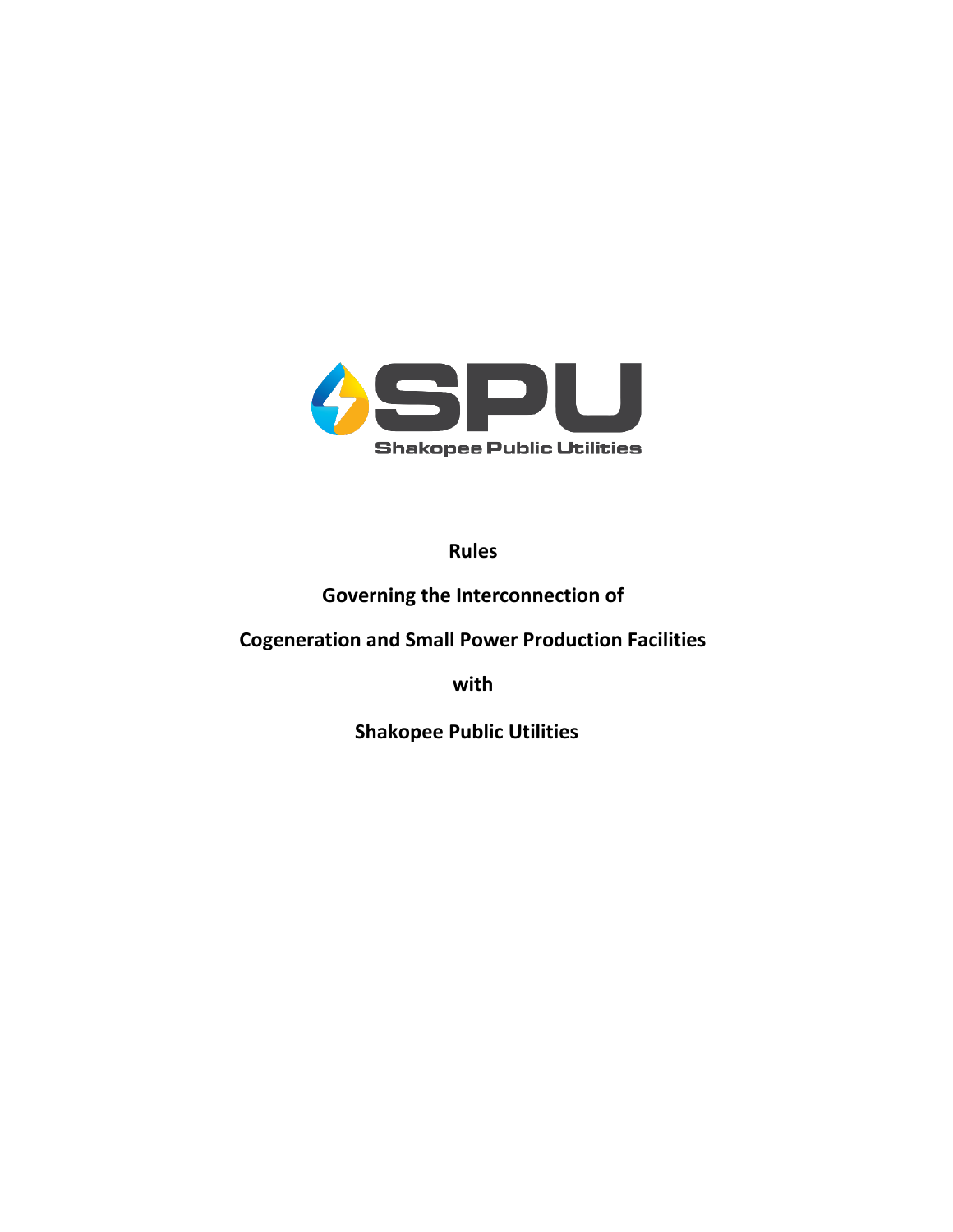### **Part A. DEFINITIONS**

**Subpart 1. Applicability.** For purposes of these rules, the following terms have the meanings given them below.

**Subp. 2. Average retail utility energy rate.** "Average retail utility energy rate" means, for any class of utility customer, the quotient of the total annual class revenue from sales of electricity minus the annual revenue resulting from fixed charges, divided by the annual class kilowatt-hour sales. For purposes of determining the "average retail utility energy rate," the utility may consider a retail demand rate as a fixed charge and may exclude such annual revenue from the calculation. The computation shall use data from the most recent 12- month period available.

**Subp. 3. Backup power.** "Backup power" means electric energy or capacity supplied by the utility to replace energy ordinarily generated by a qualifying facility's own generation equipment during an unscheduled outage of the facility.

**Subp. 4. Capacity.** "Capacity" means the capability to produce, transmit, or deliver electric energy and is determined using the aggregate nameplate ratings of all qualifying systems located on the customer side of the point of common coupling. The nameplate ratings of each qualifying system are the maximum alternating current capacity values at the point of DER coupling that could be measured in a 15-minute interval period.

**Subp. 5. Capacity costs.** "Capacity costs" means the costs associated with providing the capability to deliver energy. The utility's capacity costs consist of the capital costs of facilities from the utility and the utility's wholesale provider used to generate, transmit, and distribute electricity and the fixed operating and maintenance costs of these facilities.

**Subp. 6. Customer.** "Customer" means the person or entity named on the utility electric bill for the premises.

**Subp. 7. Energy.** "Energy" means electric energy, measured in kilowatt-hours.

**Subp. 8. Energy costs.** "Energy costs" means the variable costs associated with the production of electric energy. They consist of fuel costs and variable operating and maintenance expenses.

**Subp. 9. Firm power.** "Firm power" means energy delivered by the qualifying facility to the utility with at least a 65 percent on-peak capacity factor in the month. The capacity factor is based upon the qualifying facility's maximum metered capacity delivered to the utility during the on-peak hours for the month.

**Subp. 10. Governing body.** "Governing body" means Shakopee Public Utilities Commission.

**Subp. 11. Interconnection costs.** "Interconnection costs" means the reasonable costs of connecting, switching, metering, transmission, distribution, safety provisions, and administrative costs incurred by the utility that are directly related to installing and maintaining the physical facilities necessary to permit interconnected operations with a qualifying facility. Costs are considered interconnection costs only to the extent that they exceed the costs the utility would incur in selling electricity to the customer as a non-generating customer.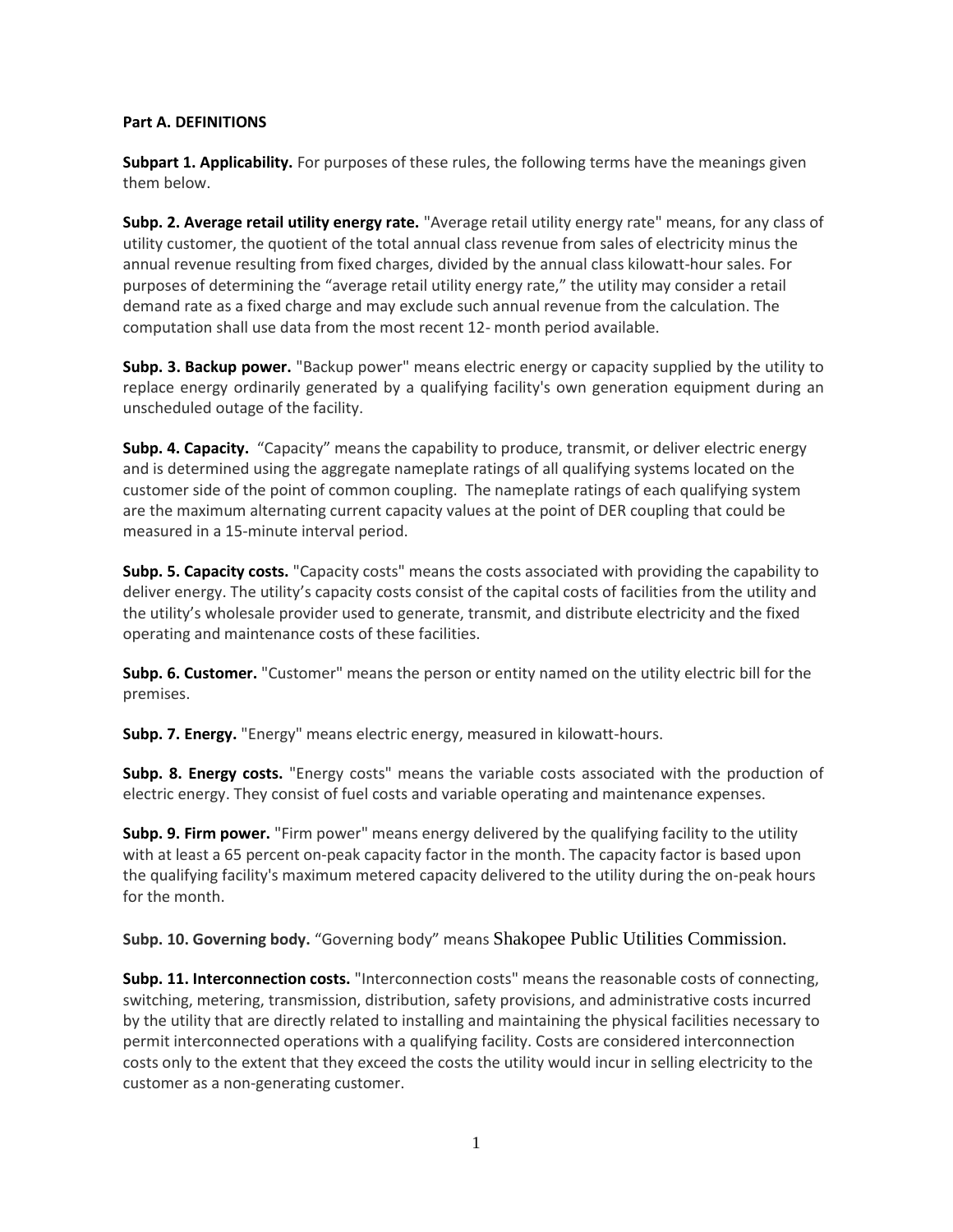**Subp. 12. Interruptible power.** "Interruptible power" means electric energy or capacity supplied by the utility to a customer subject to interruption under the provisions of the utility's tariff applicable to the retail class of customers to which the customer would belong irrespective of their ability to generate electricity.

**Subp. 13. Maintenance power.** "Maintenance power" means electric energy or capacity supplied by the utility during scheduled outages of a qualifying facility.

**Subp. 14. On-peak hours.** "On-peak hours" means either those hours formally designated by the utility as on-peak for ratemaking purposes or those hours for which its typical loads are at least 85 percent of its average maximum monthly loads.

**Subp. 15. Point of common coupling.** "Point of common coupling" means the point where a qualifying facility's generation system, including the point of generator output, is connected to the utility's electric power grid.

**Subp. 16. Point of distributed energy resource connection.** "Point of distributed energy resource connection" means the point where a qualifying facility's generation system, including the point of generator output, is connected to the customer's electric system and meets the current definition of IEEE 1547.

**Subp. 17. Purchase.** "Purchase" means the purchase by the utility of electric energy or capacity or both from a customer with a qualifying facility.

**Subp. 18. Qualifying facility.** "Qualifying facility" means a cogeneration or small power production facility which satisfies the conditions established in Code of Federal Regulations, title 18, part 292. The initial operation date or initial installation date of a cogeneration or small power production facility must not prevent the facility from being considered a qualifying facility for the purposes of this chapter if it otherwise satisfies all stated conditions.

**Subp. 19. Sale.** "Sale" means the sale of electric energy or capacity or both by the utility to a customer with a qualifying facility.

**Subp. 20a. Standby charge.** "Standby charge" means the charge imposed by the utility upon a customer with a qualifying facility for the recovery of costs for the provision of standby services necessary to make electricity service available to the customer.

**Subp. 20b. Standby service.** "Standby service" means supplemental or backup electric service or power provided by the utility that provides reliability to customers who generate all or a portion of their electricity needs from a qualifying facility greater than 40 kW when the customer's own ability to generate will not be sufficient to meet the customer's need while the customer remains connected to the distribution system.

**Subp. 21. Supplementary power.** "Supplementary power" means electric energy or capacity supplied by the utility which is regularly used by a customer with a qualifying facility in addition to that which the facility generates itself.

**Subp. 22. System emergency.** "System emergency" means a condition on the utility's system which is imminently likely to result in significant disruption of service to customers or to endanger life or property.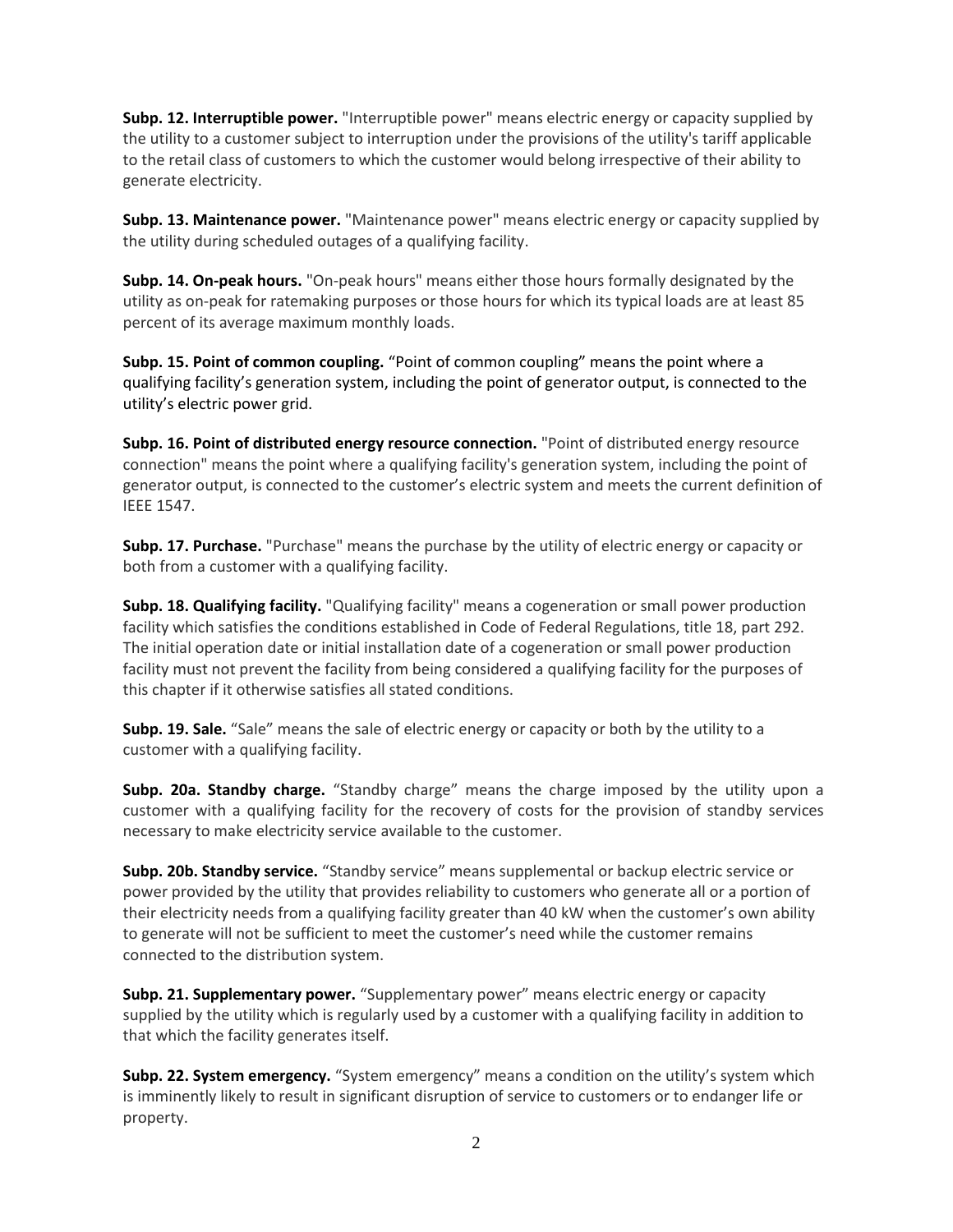#### **Subp. 23. Utility.** "Utility" means Shakopee Public Utilities.

#### **Part B. SCOPE AND PURPOSE**

The purpose of these rules is to implement certain provisions of MinnesotaStatutes Section 216B.164; the Public Utility Regulatory Policies Act of 1978, United States Code, title 16, §824a-3; and the Federal Energy Regulatory Commission regulations, Code of Federal Regulations, title 18, part 292. These rules shall be applied in accordance with their intent to give the maximum possible encouragement to cogeneration and small power production consistent with protection of the utility's ratepayers and the public.

#### **Part C. FILING REQUIREMENTS**

The utility shall file for review and approval by the governing body, a cogeneration and small power production tariff containing schedules  $1 - 3$  and shall thereafter file annual updates of schedules 1 and 2 in the first quarter of the year. Schedule 3's contents shall remain the standing guidance unless and until the utility files changes.

#### **SCHEDULE 1.**

Schedule 1 shall contain the calculation of the average retail utility energy rates for each utility customer class.

#### **SCHEDULE 2.**

Schedule 2 shall contain the rates at which the utility purchases energy and capacity. If the utility has more than one wholesale supplier, schedule 2 shall contain the rates of that supplier from which purchases may first be avoided.

#### **SCHEDULE 3.**

Schedule 3 shall contain or indicate by reference to a publicly available document the utility's interconnection process, or "distributed generation tariff" adopted in compliance with Minnesota Statutes Section 216B.1611, subd. 3(2), including standard contract forms to be used with customers interconnecting qualifying facilities as well as general technical interconnection and interoperability requirements.

The utility shall also adopt technical specifications with utility-specific safety standards, technical requirements for distributed energy resource systems, required operating procedures for interconnected operations, and the functions to be performed by any control and protective apparatus.

#### **Part D. AVAILABILITY OF FILINGS**

All filings shall be maintained at the utility's general office and any other offices of the utility where rate tariffs are kept. The filings shall be made available for public inspection during normal business hours. The utility shall supply the current year's distributed generation rates, interconnection procedures and application form on the utility website, if practicable, or at the utility office.

#### **Part E. REPORTING REQUIREMENTS**

The utility shall report to the governing body for its review and approval an annual report including information in subparts 1-3. The utility shall also comply with other federal and state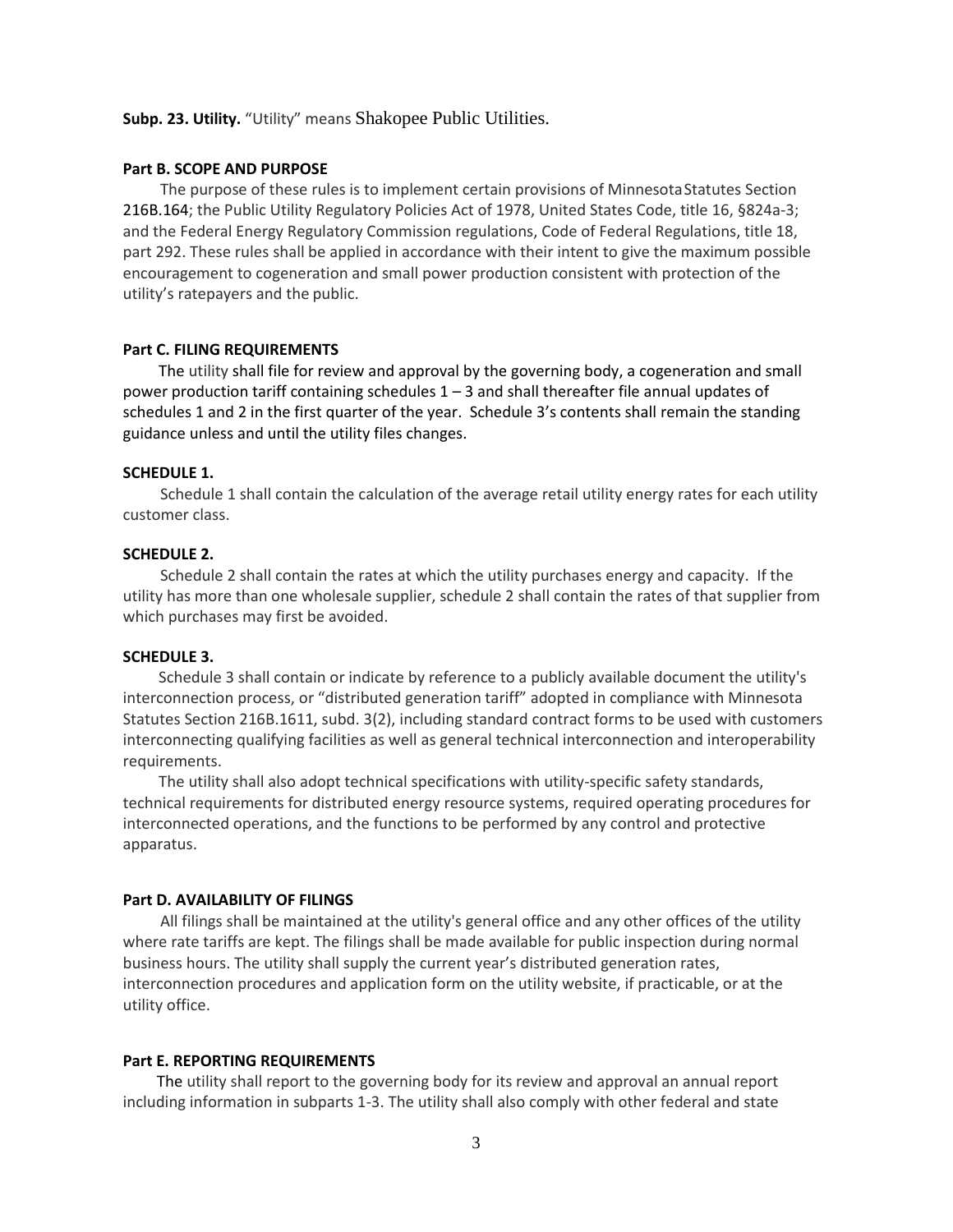reporting of distributed generation to federal and state agencies expressly required by statute.

**Subpart 1. Summary of average retail utility energy rate.** A summary of the qualifying facilities that are currently served under average retail utility energy rate.

**Subp. 2. Other qualifying facilities.** A summary of the qualifying facilities that are not currently served under average retail utility energy rate.

**Subp. 3. Wheeling.** A summary of the wheeling undertaken with respect to qualifying facilities.

### **Part F. PURCHASE AND CONTRACT REQUIREMENTS**

**Subpart 1. Requirement to purchase.** The utility shall purchase energy and capacity from any customer who offer to sell energy and capacity from a qualifying facility to the utility and agrees to the conditions in these rules.

**Subp. 2. Written contract.** A written contract shall be executed between a customer seeking to interconnect a qualifying facility and the utility.

### **Part G. EXCLUSIVE SERVICE RIGHT RETAINED**

The utility reserves its right to be the exclusive provider of electric service to all present and future customers in its service area as provided for in Minnesota Statutes, Sections 216B.40-44. The utility, therefore, refuses permission to interconnect or to continue to purchase energy produced from a facility not owned or leased at a fixed periodic payment amount by the electric utility account holder for the premise upon which the facility is located, unless that right is explicitly waived in writing by the utility for the specified facility.

### **Part H. ELECTRICAL CODE COMPLIANCE**

**Subpart 1. Compliance; standards.** The interconnection between the qualifying facility and the utility must comply with the requirements in the most recently published edition of the National Electrical Safety Code issued by the Institute of Electrical and Electronics Engineers. The interconnection is subject to subparts 2 and 3.

**Subp. 2. Interconnection.** A customer with a qualifying facility is responsible for complying with all applicable local, state, and federal codes, including building codes, the NationalElectrical Code (NEC), the National Electrical Safety Code (NESC), and noise and emissions standards. The utility shall require proof that the qualifying facility is in compliance with the NEC before the interconnection is made. The customer seeking to interconnect a qualifying facility must obtain installation approval from an electrical inspector recognized by the Minnesota State Board of Electricity.

**Subp. 3. Generation system.** A qualifying facility's generation system and installation must comply with the American National Standards Institute/Institute of Electrical and Electronics Engineers (ANSI/IEEE) standards applicable to the installation.

### **Part I. RESPONSIBILITY FOR APPARATUS**

A customer seeking to interconnect a qualifying facility, without cost to the utility, must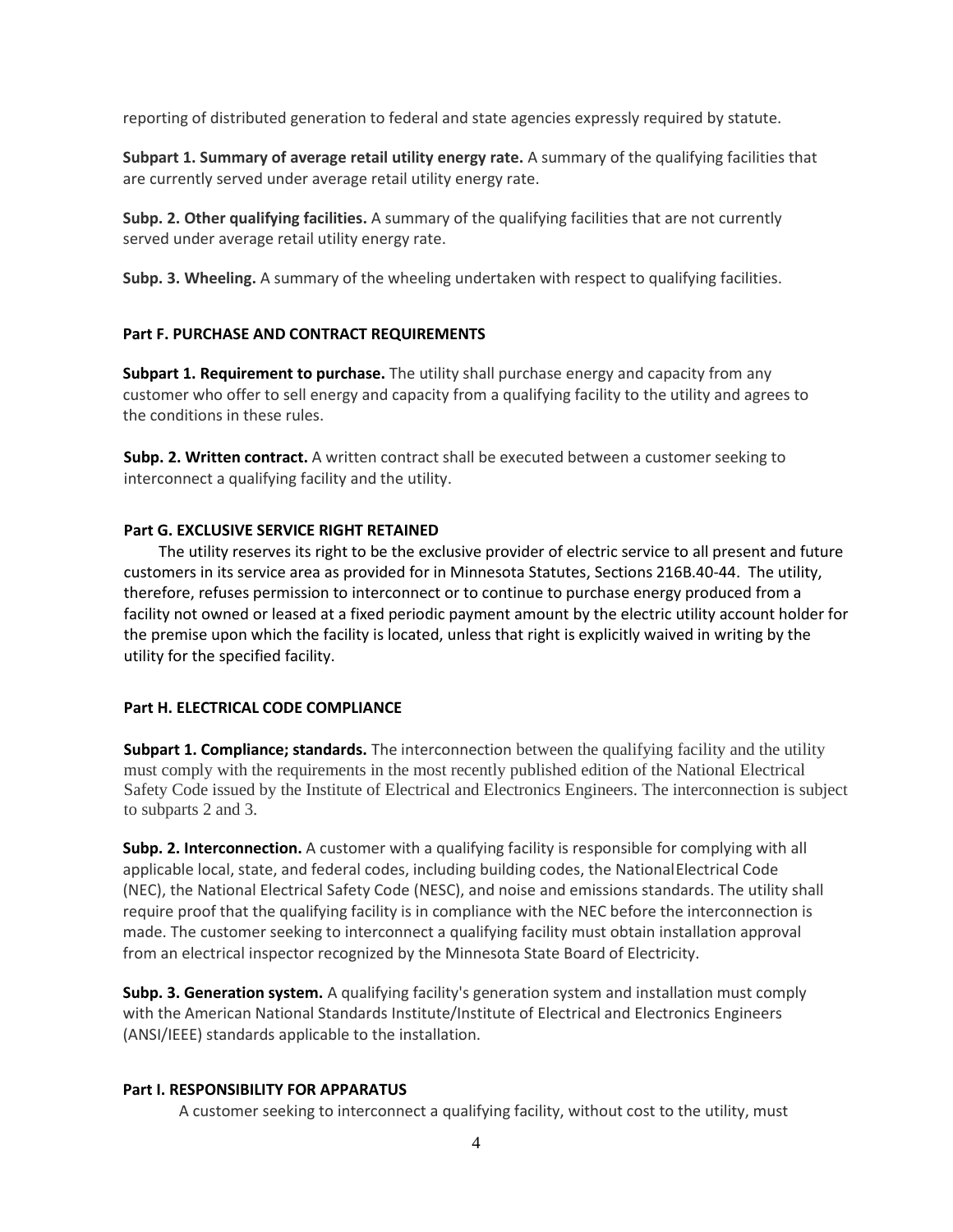furnish, install, operate, and maintain in good order and repair any apparatus the qualifying facility needs in order to operate in accordance with schedule 3.

#### **Part J. TYPES OF POWER TO BE OFFERED; STANDBY SERVICE**

**Subpart 1. Service to be offered.** The utility shall offer maintenance, interruptible, supplementary, and backup power to a customer seeking to interconnect a qualifying facility upon request.

**Subp. 2. Standby service.** The utility shall offer a customer seeking to interconnect a qualifying facility standby power or service at the utility's applicable standby rate schedule.

#### **Part K. DISCONTINUING SALES DURING EMERGENCY**

The utility may discontinue sales to a customer with an interconnected qualifying facility during a system emergency if the discontinuance and recommencement of service is not discriminatory.

### **Part L. RATES FOR UTILITY SALES TO A CUSTOMER WITH AN INTERCONNECTED QUALIFYING FACILITY**

Rates for sales to a customer with a qualifying facility are governed by the applicable tariff for the class of electric utility customers to which the customer belongs or would belong were they not a customer with an interconnected qualifying facility. Such rates are not guaranteed and may change from time to time at the discretion of the utility.

### **Part M. STANDARD RATES FOR PURCHASES FROM QUALIFYING FACILITIES**

**Subpart 1. Qualifying facilities with 100-kilowatt capacity or less.** For qualifying facilities with capacity of 100 kilowatts or less, standard purchase rates apply. The utility shall make available four types of standard rates, described in parts M, N, O, and P. A customer interconnecting a qualifying facility with a capacity of 100 kilowatts or less must choose interconnection under one of these rates, and must specify their choice in the written contract required in part V. Any net credit to a customer for their qualifying facility must, at their option, be credited to their account with the utility or returned by check or comparable electronic payment service within 15 days of the billing date. The option chosen must be specified in the written contract required in part V. A customer with an interconnected qualifying facility remains responsible for any monthly service charges and demand charges specified in the tariff under which they consume electricity from the utility.

**Subp. 2. Qualifying facilities over 100-kilowatt capacity.** A customer interconnecting a qualifying facility with more than 100-kilowatt capacity has the option to negotiate a contract with the utility or, if they commit to provide firm power, be compensated under standard rates.

**Subp. 3. Grid access charge.** A customer with an interconnected qualifying facility shall be assessed a monthly grid access charge to recover the fixed costs not already paid by the customer through the customer's existing billing arrangement. The additional charge shall be reasonable and appropriate for the class of customer based on the most recent cost of service study defining the grid access charge. The cost-of-service study for the grid access charge shall be made available for review by the customer of the utility upon request.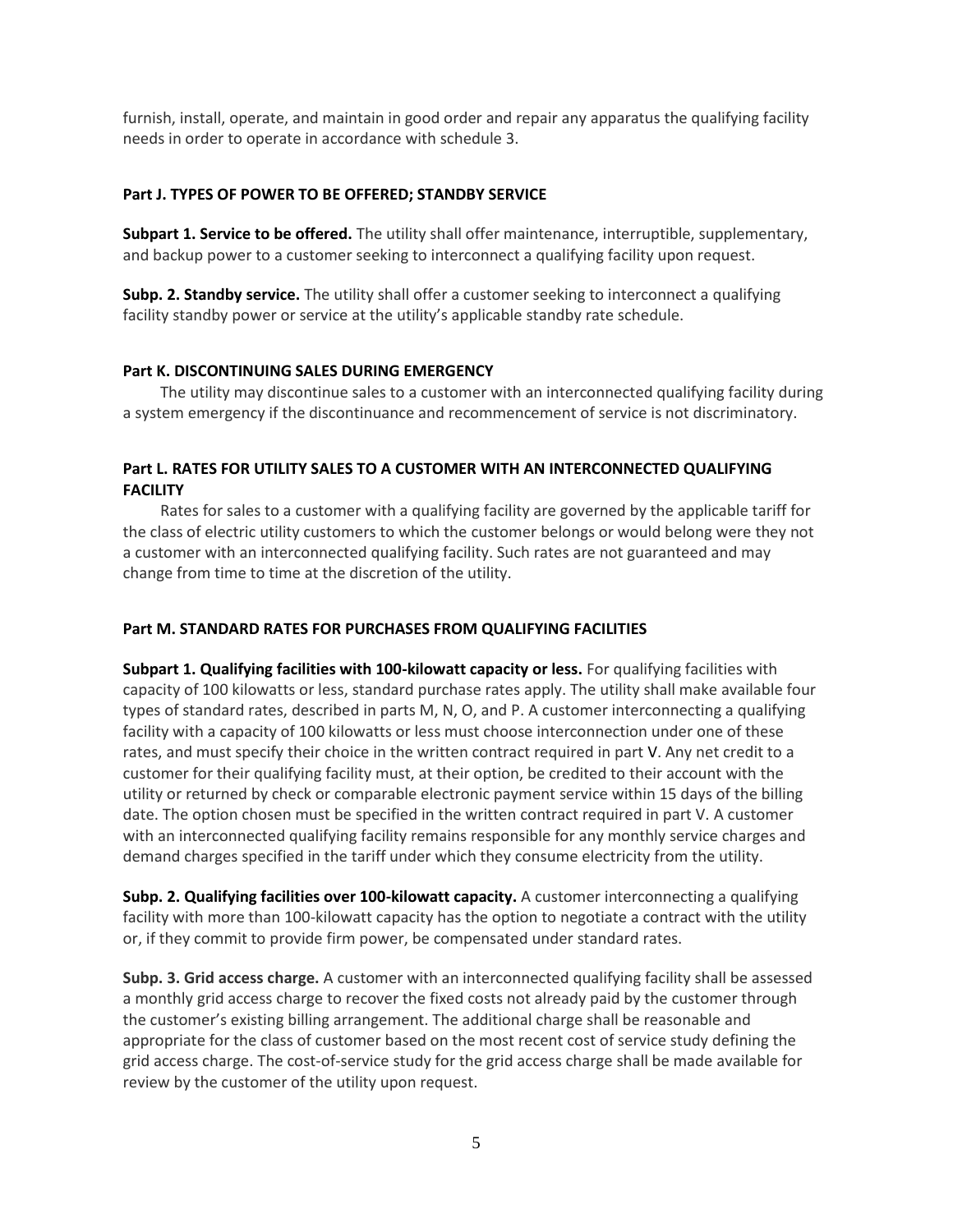### **Part N. AVERAGE RETAIL UTILITY ENERGY RATE**

**Subpart 1. Applicability.** The average retail utility energy rate is available only to customers interconnecting qualifying facilities with capacity of less than 40 kilowatts who choose not to offer electric power for sale on either a time-of-day basis, a simultaneous purchase and sale basis or rollover credit basis.

**Subp. 2. Method of billing.** The utility shall bill the customer with an interconnected qualifying facility for the excess of energy supplied by the utility above energy supplied by the qualifying facility during each billing period according to the utility's applicable retail rate schedule.

**Subp. 3. Additional calculations for billing.** When the energy generated by the qualifying facility exceeds that supplied by the utility to the customer at the same site during the same billing period, the utility shall compensate the customer for the excess energy at the average retail utility energy rate.

### **Part O. SIMULTANEOUS PURCHASE AND SALE BILLING RATE**

**Subpart 1. Applicability.** The simultaneous purchase and sale rate is available only to customers with qualifying facilities with capacity of less than 40 kilowatts who choose not to offer electric power for sale on average retail utility energy rate basis, time-of-day basis or roll- over credit basis.

**Subp. 2. Method of billing.** A customer with a qualifying facility must be billed for all energy and capacity they consume during a billing period according to the utility's applicable retail rate schedule.

**Subp. 3. Compensation to a customer with a qualifying facility; energy purchase.** The utility shall purchase all energy which is made available to it by the qualifying facility. At the option of the customer, the qualifying facility's entire generation may be deemed to be made available to the utility. Compensation to the customer must be the energy rate shown on schedule 4.

**Subp. 4. Compensation to a customer with a qualifying facility; capacity purchase.** If a customer with a qualifying facility provides firm power to the utility, the capacity component must be the utility's net annual avoided capacity cost per kilowatt-hour averaged over all hours shown on schedule 4, divided by the number of hours in the billing period. If the qualifying facility does not provide firm power to the utility, no capacity component may be included in the compensation paid to the customer.

### **Part P. TIME-OF-DAY PURCHASE RATES**

**Subpart 1. Applicability.** Time-of-day rates are required for customers interconnecting qualifying facilities with capacity of 40 kilowatts or more and less than or equal to 100 kilowatts, and they are optional for customers interconnecting qualifying facilities with capacity less than 40 kilowatts. Time-of-day rates are also optional for customers interconnecting qualifying facilities with capacity greater than 100 kilowatts if these qualifying facilities provide firm power.

**Subp. 2. Method of billing.** The interconnecting customer must be billed for all energy and capacity they consume during each billing period according to the utility's applicable retail rate schedule.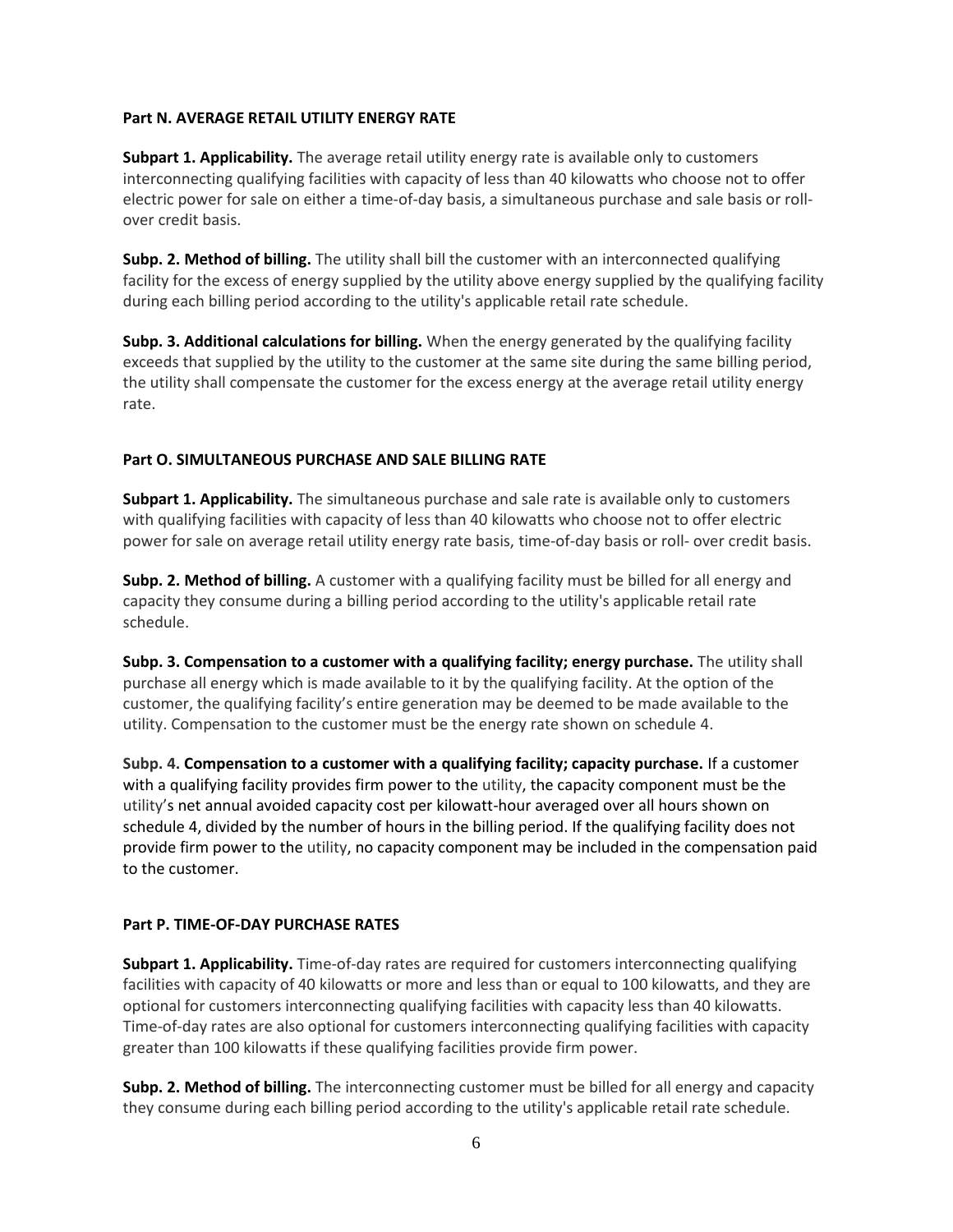**Subp. 3. Compensation to qualifying facility; energy purchases.** The utility shall purchase all energy which is made available to it by the qualifying facility. Compensation to the interconnecting customer must be the energy rate shown on schedule 4.

**Subp. 4. Compensation to qualifying facility; capacity purchases.** If the qualifying facility provides firm power to the utility, the capacity component must be the capacity cost per kilowatt shown on schedule 4 divided by the number of on-peak hours in the billing period. The capacity component applies only to deliveries during on-peak hours. If the qualifying facility does not provide firm power to the utility, no capacity component may be included in the compensation paid to the interconnecting customer.

### **Part Q. ROLL-OVER CREDIT PURCHASE RATES**

**Subpart 1. Applicability.** The roll-over credit rate is available only to interconnecting customers with qualifying facilities with capacity of less than 40 kilowatts who choose not to offer electric power for sale on average retail utility energy rate basis, time-of-day basis or simultaneous purchase and sale basis.

**Subp. 2. Method of billing.** The utility shall bill the interconnecting customer for the excess of energy supplied by the utility above energy supplied by the qualifying facility during each billing period according to the utility's applicable retail rate schedule.

**Subp. 3. Additional calculations for billing.** When the energy generated by the qualifying facility exceeds that supplied by the utility during a billing period, the utility shall apply the excess kilowatt hours as a credit to the next billing period kilowatt hour usage. Excess kilowatt hours that are not offset in the next billing period shall continue to be rolled over to the next consecutive billing period. Any excess kilowatt hours rolled over that are remaining at the end of each calendar year shall cancel with no additional compensation.

### **Part R. CONTRACTS NEGOTIATED BY CUSTOMER**

An interconnecting customer with a qualifying facility with capacity greater than 100 kilowatts must negotiate a contract with the utility setting the applicable rates for payments to the customer of avoided capacity and energy costs.

**Subpart 1. Amount of capacity payments.** The interconnecting customer who negotiates a contract under part Q must be entitled to the full avoided capacity costs of the utility. The amount of capacity payments will be determined by the utility and the utility's wholesale power provider.

**Subp. 2. Full avoided energy costs.** The interconnecting customer who negotiates a contract under part Q must be entitled to the full avoided energy costs of the utility. The costs must be adjusted as appropriate to reflect line losses.

### **Part S. WHEELING**

Interconnecting customers with qualifying facilities with capacity of 30 kilowatts or greater that are interconnected to the utility's distribution system who choose to sell the output of the qualifying facility to any other utility, must pay any appropriate wheeling charges to the utility. Within 15 days of receiving payment from the utility ultimately receiving the qualifying facility's output, the utility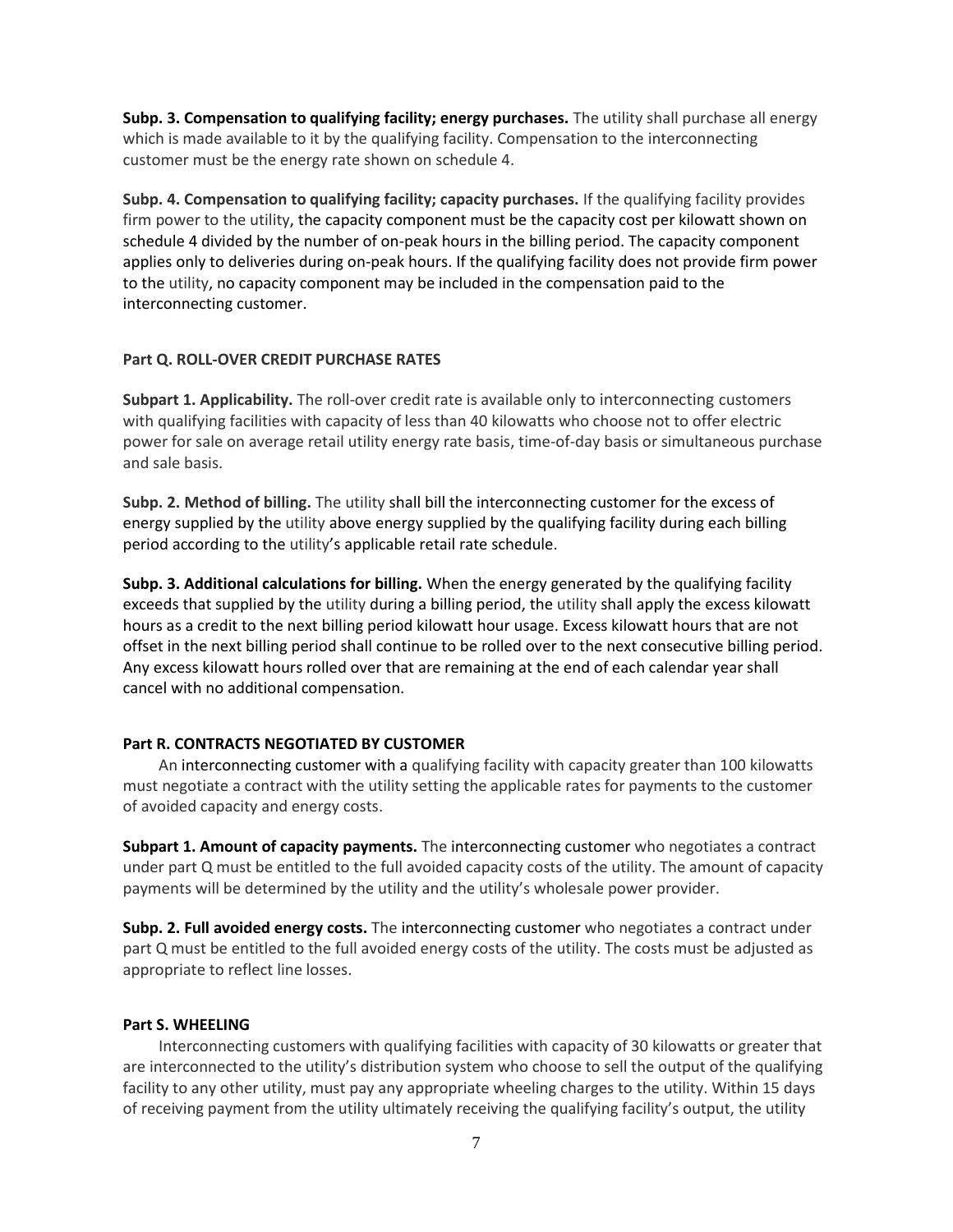shall pay the interconnecting customer the payment less the charges it has incurred and its own reasonable wheeling costs.

### **Part T. NOTIFICATION TO CUSTOMERS**

**Subpart 1. Contents of written notice.** Following each annual review and approval by the utility of the cogeneration rate tariffs the utility shall furnish in the monthly newsletter or similar mailing, written notice to each of its customers that the utility is obligated to interconnect with and purchase electricity from cogenerators and small power producers.

**Subp. 2. Availability of information.** The utility shall make available to all interested persons upon request, the interconnection process and requirements adopted by the utility, pertinent rate schedules and sample contractual agreements.

### **Part U. DISPUTE RESOLUTION**

In case of a dispute between a utility and a customer interconnecting a qualifying facility or an impasse in negotiations between them, either party may petition the governing body to determine the issue.

### **Part V. INTERCONNECTION CONTRACTS**

**Subpart 1. Interconnection standards.** The utility shall provide a customer applying for interconnection with a copy of, or electronic link to, the utility's adopted interconnection process and requirements.

**Subp. 2. Existing contracts.** Any existing interconnection contract executed between the utility and a customer interconnecting a qualifying facility with capacity of less than 40 kilowatts remains in force until terminated by mutual agreement of the parties or as otherwise specified in the contract. The governing body has assumed all dispute responsibilities as listed in existing interconnection contracts. Disputes are resolved in accordance with Part T.

**Subp. 3. Renewable energy credits; ownership.** Generators own all renewable energy credits unless other ownership is expressly provided for by a contract between a generator and the utility.

### **Part W. UNIFORM CONTRACT**

The form for uniform contract form shown in subpart 1shall be used between the utility and a qualifying facility having less than 40 kilowatts of capacity.

### **Subpart 1. Uniform Contract for Cogeneration and Small Power Production Facilities.** (See attached contract form.)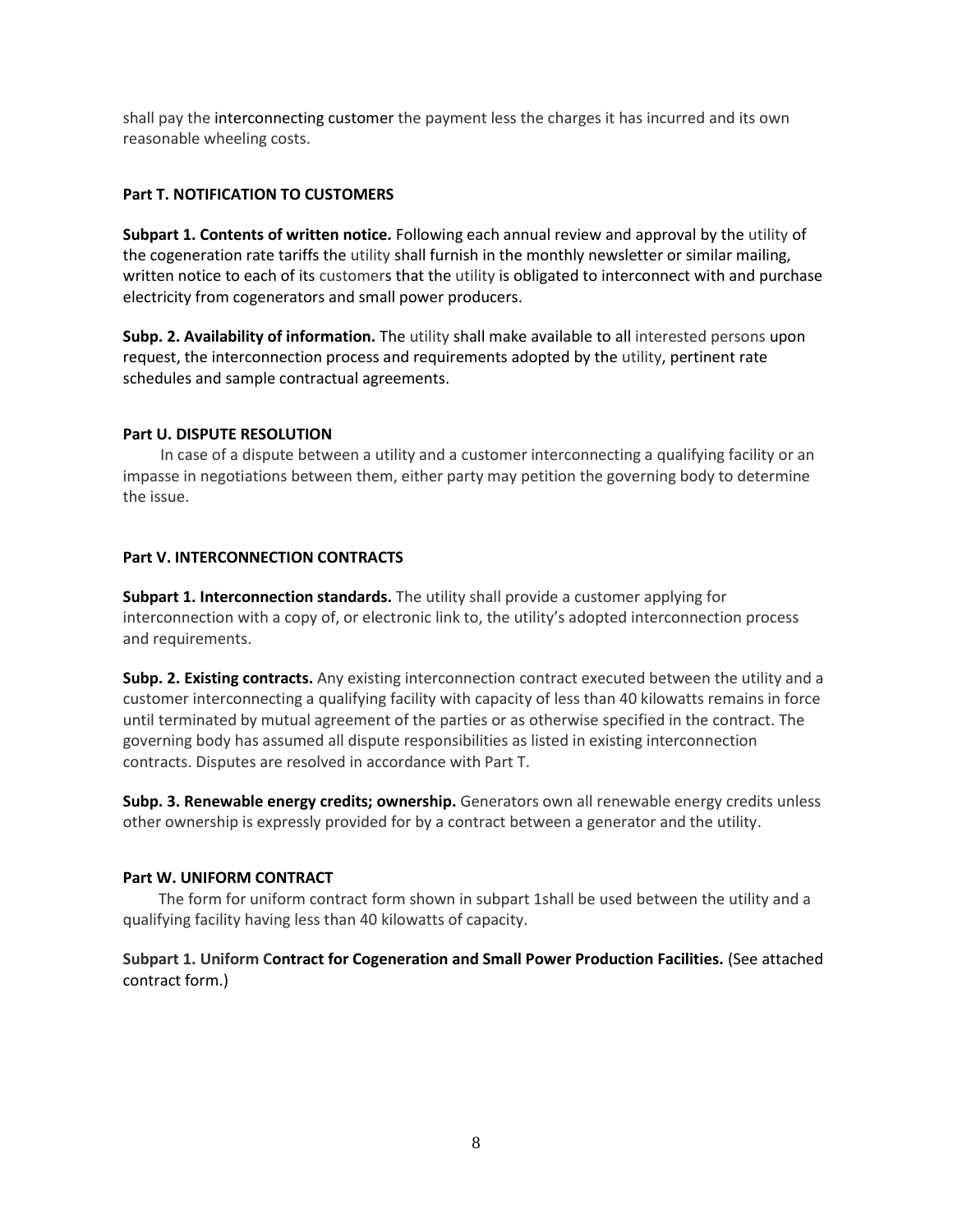**Page Intentionally Left Blank**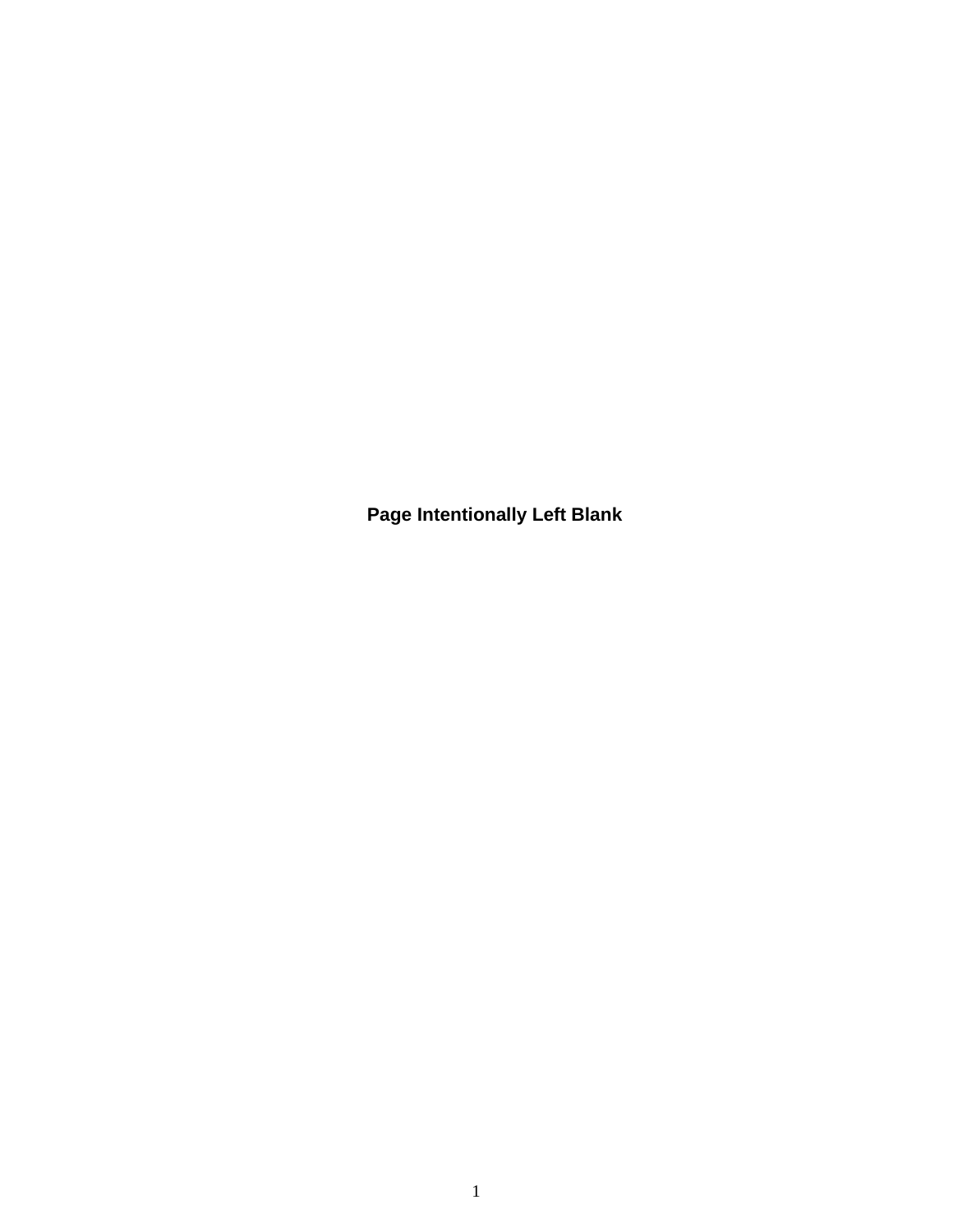# **UNIFORM CONTRACT FOR COGENERATION AND SMALL POWER PRODUCTION FACILITIES**

|               |                                                                     | . 5V                                                         |  |
|---------------|---------------------------------------------------------------------|--------------------------------------------------------------|--|
|               |                                                                     | , a municipal utility under Minnesota law, (hereafter called |  |
| Utility") and | <u> 1989 - Andrea Stadt Britain, amerikansk politiker (d. 1989)</u> | (hereafter called                                            |  |
| "Customer").  |                                                                     |                                                              |  |

# **RECITALS**

| The Customer has installed electric generating facilities, consisting of |                                                     |                              |  |  |
|--------------------------------------------------------------------------|-----------------------------------------------------|------------------------------|--|--|
|                                                                          |                                                     | (Description of facilities), |  |  |
| rated at                                                                 | kilowatts AC of electricity, on property located at |                              |  |  |

The Customer is an electric service recipient named on a service account of the Utility.

\_\_\_\_\_\_\_\_\_\_\_\_\_\_\_\_\_\_\_\_\_\_\_\_\_\_\_\_\_\_\_\_\_\_\_\_\_\_\_\_\_\_\_\_\_\_\_\_\_\_\_\_\_\_\_\_\_\_\_\_\_\_\_\_\_\_\_\_\_.

The Customer is prepared to generate electricity in parallel with the Utility.

The Customer's electric generating facilities meet the requirements of the Rules Governing Cogeneration and Small Power Production Facilities adopted by the Utility and any technical standards for interconnection the Utility has established that are authorized by those rules.

The Utility is obligated under federal and Minnesota law to accommodate interconnection with the Customer's facilities and to purchase electricity offered for sale by the Customer from those facilities.

A contract between the Customer and the Utility is required for operation of facilities interconnected with the Utility system.

## **AGREEMENTS**

The Customer and the Utility agree:

- **1.** The Utility will sell electricity to the Customer under the rate schedule in force for the class of customer to which the Customer belongs.
- **2.** The Utility will buy electricity from the Customer under the current rate schedule filed with the city council or city-appointed governing body of the Utility. The Customer elects the rate schedule category hereinafter indicated: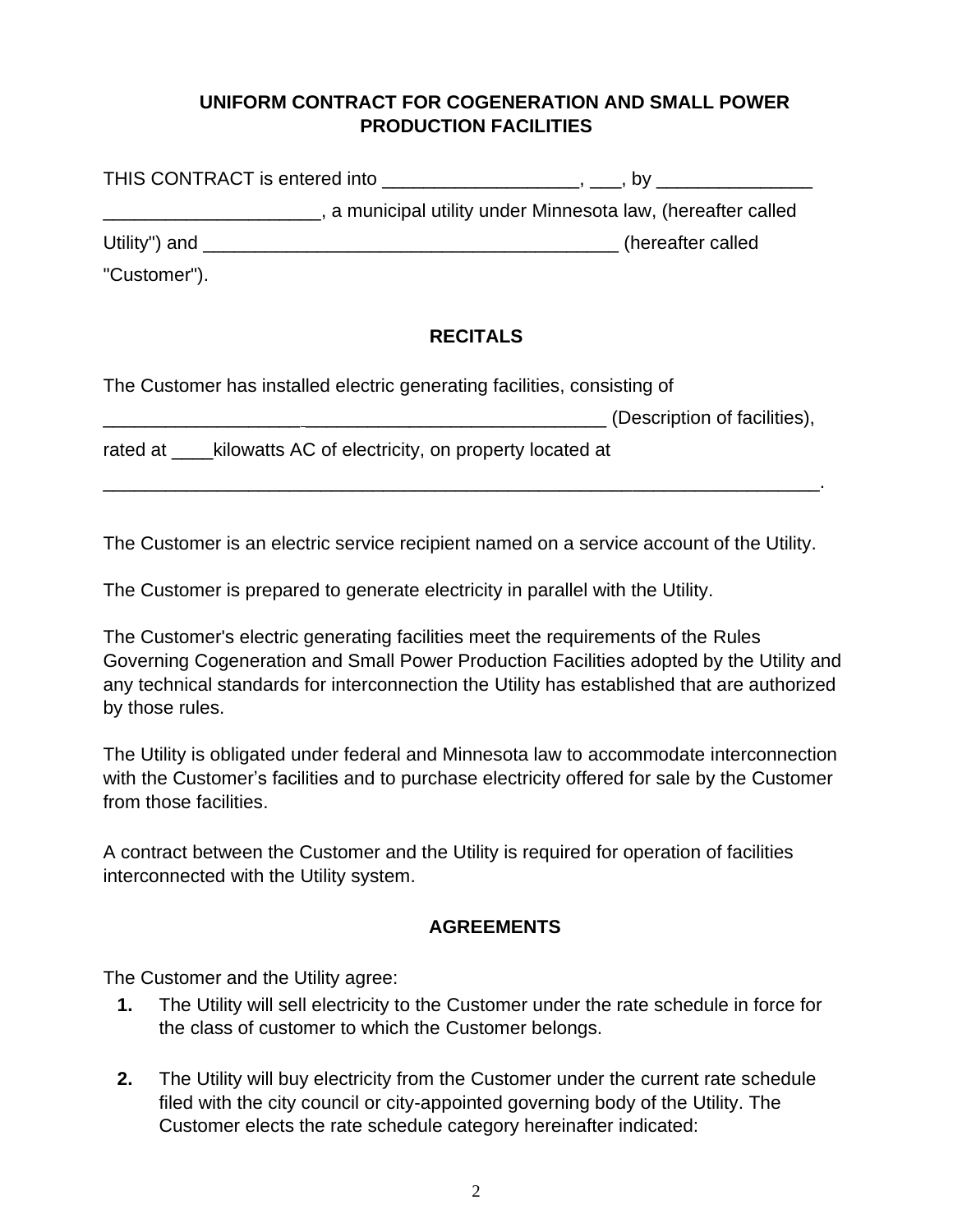- a. Average retail utility energy rate.
- Facilities capacity must be less than 40 kW.
- \_\_\_\_ b. Simultaneous purchase and sale billing rate.
	- Facilities capacity must be less than 40 kW.
- \_\_\_\_ c. Roll-over credits.
	- Facilities capacity must be less than 40 kW.
- \_\_\_\_ d. Time-of-day purchase rates.
	- Facilities capacity must be 40 kW or more and less than or equal to 100 kW.

A copy of the presently approved rate schedule is attached to this contract.

- **3.** The rates for sales and purchases of electricity may change over the time this contract is in force, due to actions of the Utility or the State of Minnesota, and the Customer and the Utility agree that sales and purchases will be made under the rates in effect each month during the time this contract is in force.
- **4.** The Utility will compute the charges and payments for purchases and sales for each billing period. Any net credit to the Customer, other than kilowatt-hour credits under clause 2(c), will be made under one of the following options as chosen by the Customer.
	- \_\_\_\_ a. Credit to the Customer's account with the Utility.
	- b. Paid by check or electronic payment service to the Customer within fifteen (15) days of the billing date.
- **5.** Renewable energy credits associated with generation from the facility are owned by:

\_\_\_\_\_\_\_\_\_\_\_\_\_\_\_\_\_\_\_\_\_\_\_\_\_\_\_\_\_\_\_\_\_\_\_\_\_\_\_\_\_\_\_\_\_\_\_\_\_\_\_\_\_\_\_\_\_\_\_\_\_\_\_\_.

- **6.** The Customer must operate their electric generating facilities within any rules, regulations, and policies adopted by the Utility not prohibited by the rules governing cogeneration and small power production facilities on the Utility's system which provide reasonable technical connection and operating specifications for the facilities and are consistent with the Minnesota Public Utilities Commission's rules adopted under Minnesota Statutes §216B.164, subdivision 6.
- **7.** The Customer will not enter into an arrangement whereby electricity from the generating facilities will be sold to an end user in violation of the Utility's exclusive right to provide electric service in its service area under Minnesota Statutes, Section 216B.37-44.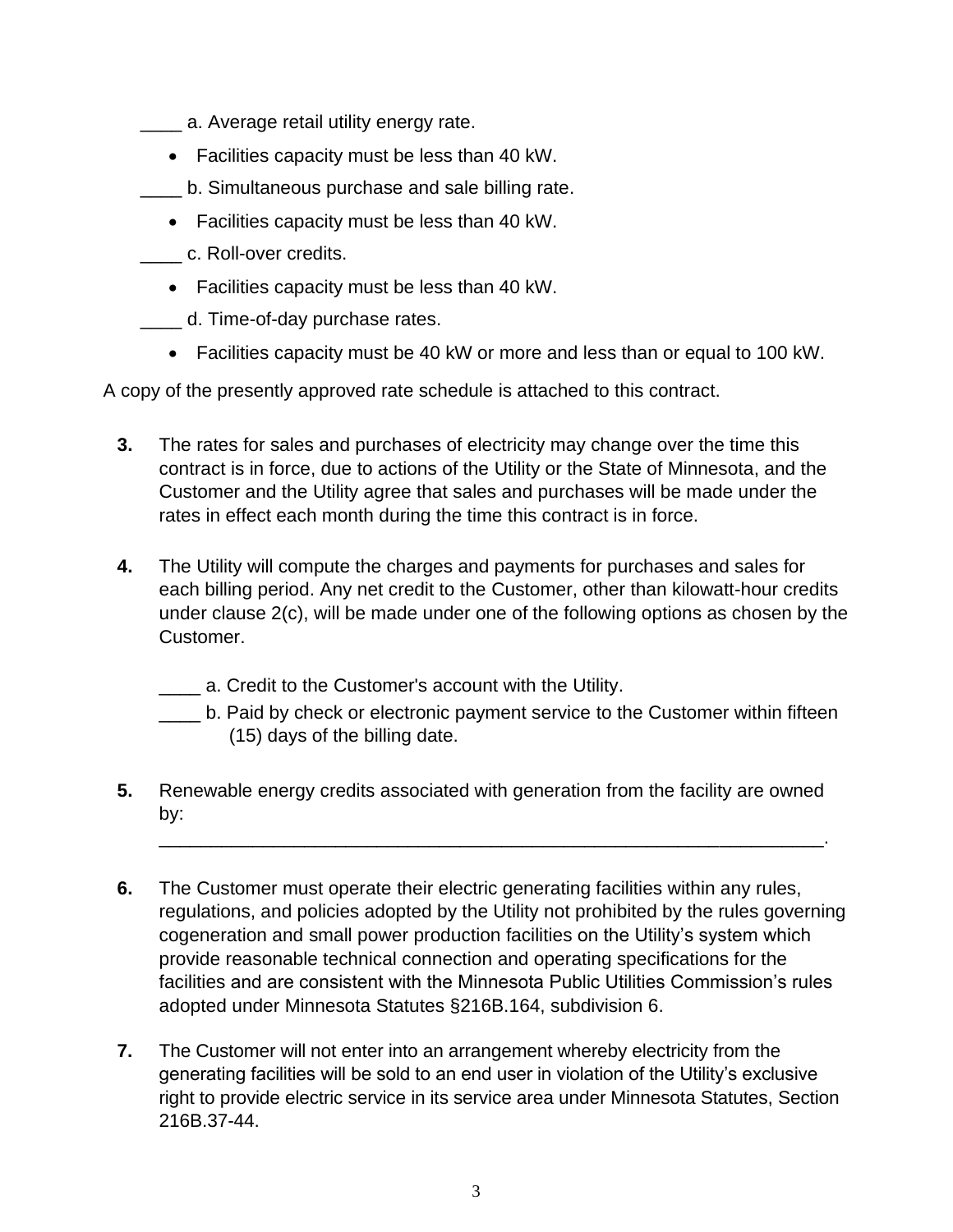- **8.** The Customer will operate their electric generating facilities so that they conform to the national, state, and local electric and safety codes, and the Customer will be responsible for the costs of conformance.
- **9.** The Customer is responsible for the actual, reasonable costs of interconnection which are estimated to be \$\_\_\_\_\_\_\_\_\_\_\_. The Customer will pay the Utility in this way:

\_\_\_\_\_\_\_\_\_\_\_\_\_\_\_\_\_\_\_\_\_\_\_\_\_\_\_\_\_\_\_\_\_\_\_\_\_\_\_\_\_\_\_\_\_\_\_\_\_\_\_\_\_\_\_\_\_\_\_\_\_\_\_\_\_\_

\_\_\_\_\_\_\_\_\_\_\_\_\_\_\_\_\_\_\_\_\_\_\_\_\_\_\_\_\_\_\_\_\_\_\_\_\_\_\_\_\_\_\_\_\_\_\_\_\_\_\_\_\_\_\_\_\_\_\_\_\_\_\_\_\_.

- **10.** The Customer will give the Utility reasonable access to its property and electric generating facilities if the configuration of those facilities does not permit disconnection or testing from the Utility 's side of the interconnection. If the Utility enters the Customer's property, the Utility will remain responsible for its personnel.
- **11.** The Utility may stop providing electricity to the Customer during a system emergency. The Utility will not discriminate against the Customer when it stops providing electricity or when it resumes providing electricity.
- **12.** The Utility may stop purchasing electricity from the Customer when necessary for the Utility to construct, install, maintain, repair, replace, remove, investigate, or inspect any equipment or facilities within its electric system. The Utility may stop purchasing electricity from the Customer in the event the generating facilities listed in this contract are documented to be causing power quality, safety or reliability issues to the Utility's electric distribution system.

The Utility will notify the Customer in this way before it stops purchasing electricity:

\_\_\_\_\_\_\_\_\_\_\_\_\_\_\_\_\_\_\_\_\_\_\_\_\_\_\_\_\_\_\_\_\_\_\_\_\_\_\_\_\_\_\_\_\_\_\_\_\_\_\_\_\_\_\_\_\_\_\_\_\_\_\_\_\_.

- **14.** The Customer and the Utility agree to attempt to resolve all disputes arising hereunder promptly and in a good faith manner.
- **15.** The city council or city-appointed body governing the Utility has authority to consider and determine disputes, if any, that arise under this contract in

**<sup>13.</sup>** The Customer will keep in force general liability insurance against personal or property damage due to the installation, interconnection, and operation of its electric generating facilities. The amount of insurance coverage will be \$ \_\_\_\_\_\_\_\_\_\_\_\_. (The amount must be consistent with requirements for like-sized facilities under the interconnection process or distributed generation tariff adopted by the Utility pursuant to Minnesota Statutes §216B.1611, subdivision 3, clause 2.)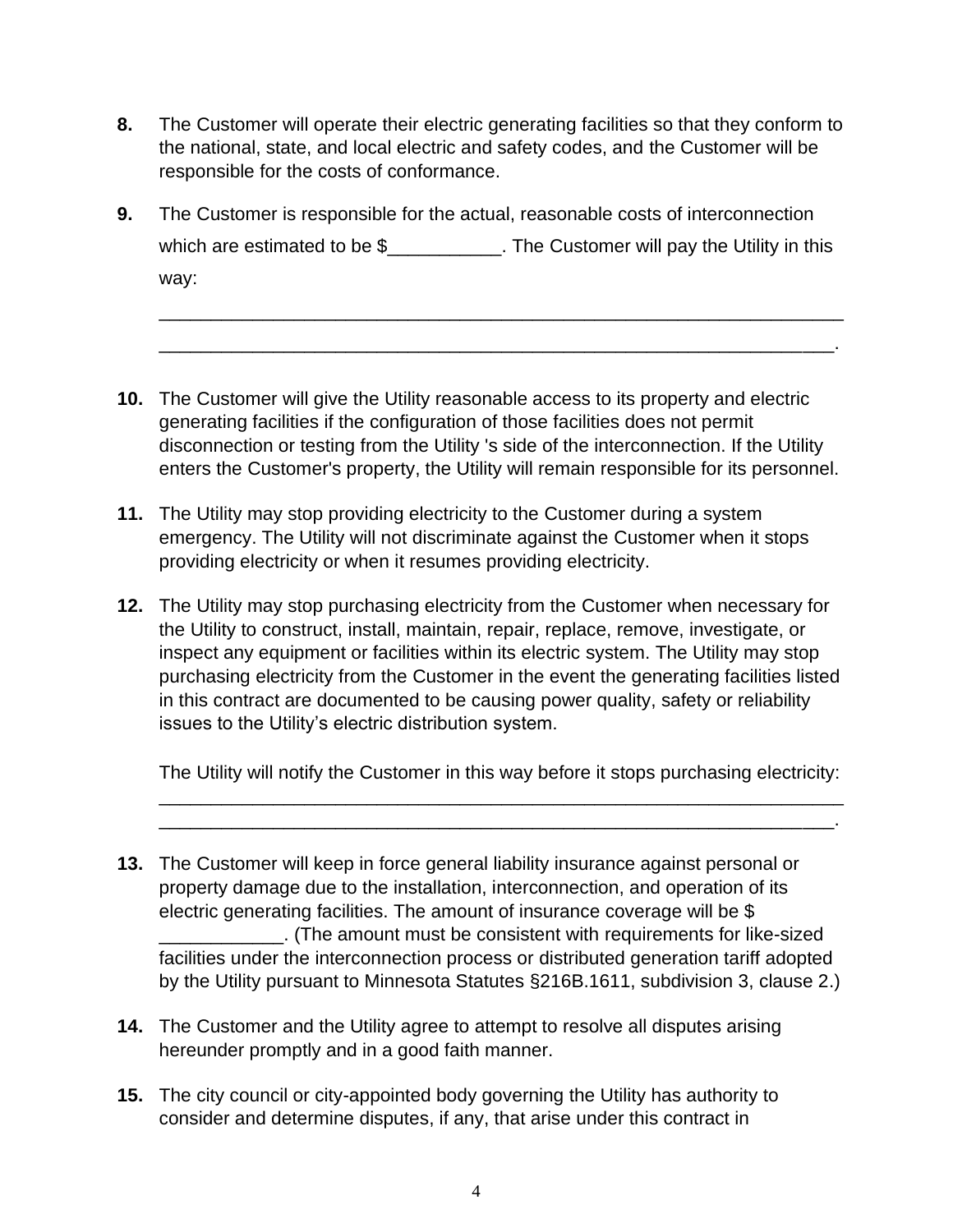accordance with procedures in the rules it adopts implementing Minnesota Statutes Section 216B.164, pursuant to subdivision 9 thereunder.

- **16.** This contract becomes effective as soon as it is signed by the Customer and the Utility. This contract will remain in force until either the Customer or the Utility gives written notice to the other that the contract is canceled. This contract will be canceled thirty (30) days after notice is given. If the listed electric generating facilities are not interconnected to the Utility's distribution system within twelve months of the contract being signed by the Customer and the Utility, the contract terminates. The Customer and the Utility may delay termination by mutual agreement.
- **17.** Neither the Customer nor the Utility will be considered in default as to any obligation if the Customer or the Utility is prevented from fulfilling the obligation due to an act of nature, labor disturbance, act of public enemy, war, insurrection, riot, fire, storm or flood, explosion, breakage or accident to machinery or equipment, an order, regulation or restriction imposed by governmental, military or lawfully established civilian authorities, or other cause beyond the Customer's or Utility's control. However, the Customer or Utility whose performance under this contract is hindered by such an event shall make all reasonable efforts to perform its obligations.
- **18.** This contract can only be amended or modified by mutual agreement in writing signed by the Customer and the Utility.
- **19.** The Customer must notify the Utility prior to any change in the electric generating facilities' capacity size or generating technology according to the interconnection process adopted by the Utility.
- **20.** Termination of this contract is allowed (i) by the Customer at any time without restriction; (ii) by Mutual Agreement between the Utility and the Customer; (iii) upon abandonment or removal of electric generating facilities by the Customer; (iv) by the Utility if the electric generating facilities are continuously non-operational for any twelve (12) consecutive month period; (v) by the Utility if the Customer fails to comply with applicable interconnection design requirements or fails to remedy a violation of the interconnection process; or (vi) by the Utility upon breach of this contract by the Customer unless cured with notice of cure received by the Utility prior to termination.
- **21.** In the event this contract is terminated, the Utility shall have the rights to disconnect its facilities or direct the Customer to disconnect its generating facilities.
- **22.** This contract shall continue in effect after termination to the extent necessary to allow either the Utility or the Customer to fulfill rights or obligations that arose under the contract.